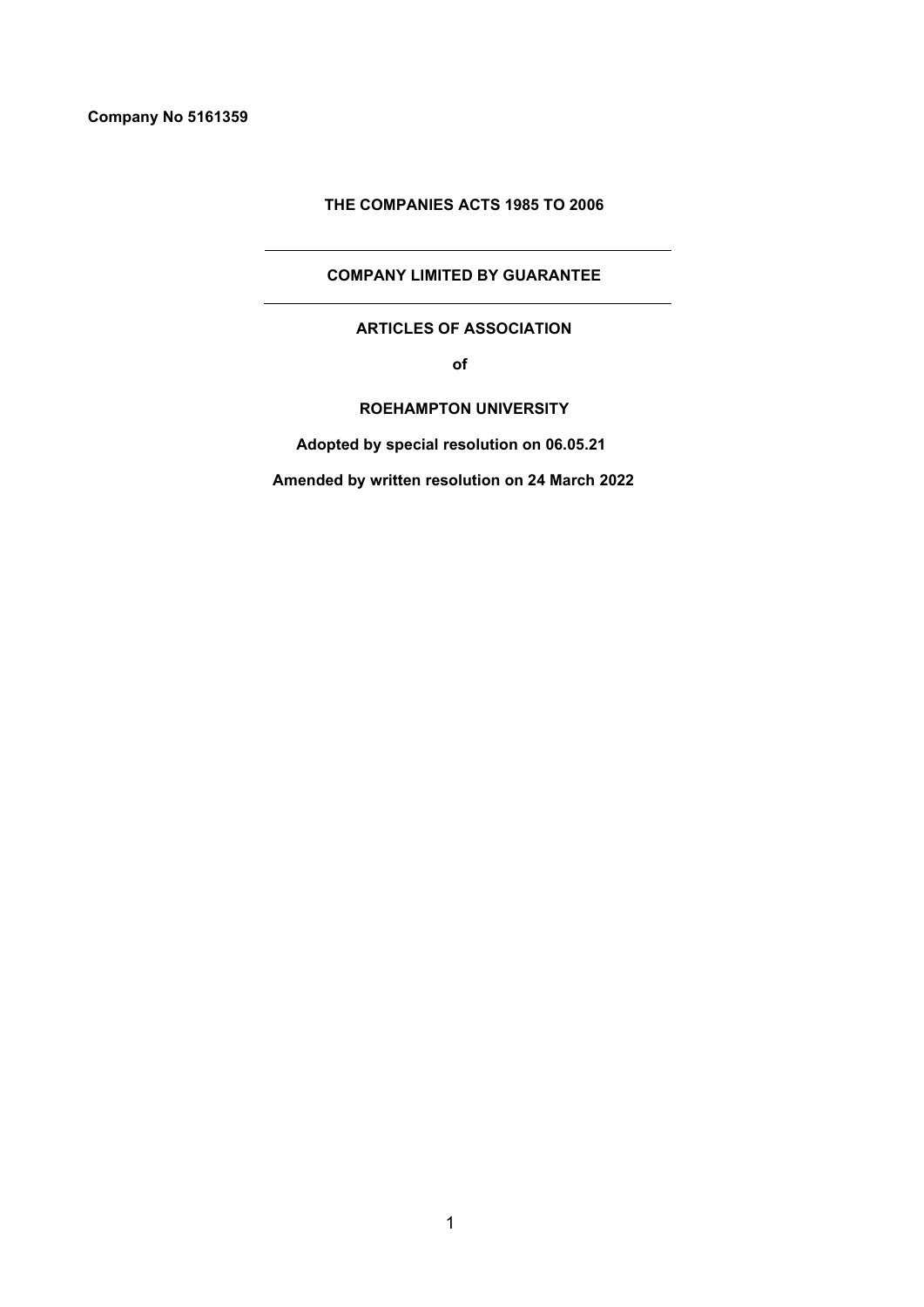# **THE COMPANIES ACTS 1985 TO 2006**

## **COMPANY LIMITED BY GUARANTEE**

# **ARTICLES OF ASSOCIATION**

**of** 

# **ROEHAMPTON UNIVERSITY**

## **Adopted by special resolution on 06.05.21 Amended by written resolution on 24 March 2022**

### **1. PRELIMINARY**

The name of the Company (hereinafter called "**the University**") is Roehampton University and the registered office of the University will be situated in England.

# **2. INTERPRETATION**

2.1 In these Articles, unless the context otherwise requires:-

"**Academic Staff**" means:-

|                                    | (a) the persons employed by the University in a teaching or research<br>capacity and                                                                                                                                                                                                                                                                                                                                                              |
|------------------------------------|---------------------------------------------------------------------------------------------------------------------------------------------------------------------------------------------------------------------------------------------------------------------------------------------------------------------------------------------------------------------------------------------------------------------------------------------------|
|                                    | (b) any other person to whom the Council shall resolve to grant the<br>status of Academic Staff                                                                                                                                                                                                                                                                                                                                                   |
| " Professional<br>Services Staff"  | means all persons employed by the University other than the Vice-<br>Chancellor, Heads of the Colleges and Academic Staff                                                                                                                                                                                                                                                                                                                         |
| "Act"                              | means the Companies Act 2006, including any statutory modification or<br>re-enactment thereof for the time being in force                                                                                                                                                                                                                                                                                                                         |
| "Auditors"                         | means the Auditors of the University                                                                                                                                                                                                                                                                                                                                                                                                              |
| "College<br><b>Providing Body"</b> | means in relation to each College, the company or body of trustees in<br>which or in whom the freehold, or (where appropriate) the leasehold<br>interest of the premises of the College is vested provided always that if<br>the freehold or (where appropriate) the leasehold interest of the College<br>is vested in the name of a custodian trustee then the College Providing<br>Body shall mean the body of managing trustees of the College |
| "Colleges"                         | means Digby Stuart College, Froebel College, Southlands College and<br><b>Whitelands College</b>                                                                                                                                                                                                                                                                                                                                                  |
| "Council"                          | means the Council Members as a body or a quorum as provided by<br>these Articles                                                                                                                                                                                                                                                                                                                                                                  |
| "Council Member"                   | means a person duly appointed to the Council as provided by these<br>Articles, being a charity trustee as defined by section 177 of the<br>Charities Act 2011 and a director                                                                                                                                                                                                                                                                      |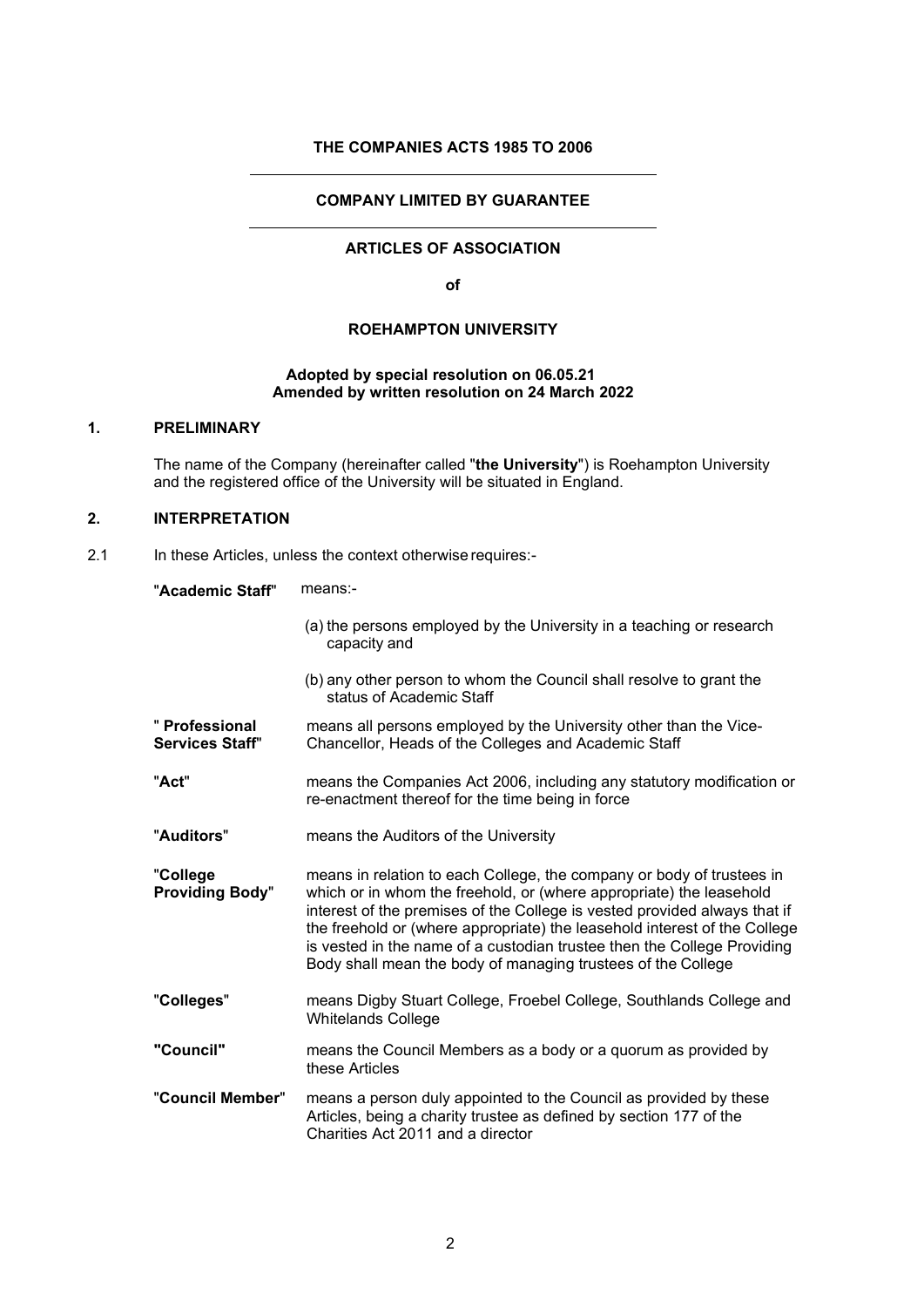| "Education Acts"                         | means the Education Acts 1944 to 2011, the Education Reform Act<br>1988, the Further and Higher Education Act 1992 and the Higher<br>Education and Research Act 2017 including any statutory modification<br>or re-enactment thereof for the time being in force                                                                                                                                                       |
|------------------------------------------|------------------------------------------------------------------------------------------------------------------------------------------------------------------------------------------------------------------------------------------------------------------------------------------------------------------------------------------------------------------------------------------------------------------------|
| "electronic<br>communication"            | means the same as in the Electronic Communications Act 2000                                                                                                                                                                                                                                                                                                                                                            |
| "electronic<br>meeting"                  | means a meeting hosted on an electronic platform                                                                                                                                                                                                                                                                                                                                                                       |
| "electronic<br>platform"                 | Includes, but is not limited to, website addresses, applications and<br>conference call systems or communication equipment which allows all<br>persons participating in the meeting to hear and communicate with<br>each other                                                                                                                                                                                         |
| "General Meeting"                        | means a meeting of the Members called in accordance with the Act                                                                                                                                                                                                                                                                                                                                                       |
| "Head of College                         | means the Head of College for the time being of a College                                                                                                                                                                                                                                                                                                                                                              |
| "Independent<br><b>Council Member"</b>   | means those Council Members appointed under Article 7.2.2, not being<br>a member of Staff or Student                                                                                                                                                                                                                                                                                                                   |
| "in writing"                             | includes printing, lithography, typewriting, photography, facsimile,<br>electronic communication (to the extent lawful and valid) and other<br>modes of representing or reproducing words in permanent visible form                                                                                                                                                                                                    |
| "Member"                                 | means a member of the University                                                                                                                                                                                                                                                                                                                                                                                       |
| "Object"                                 | means the University's charitable object as set out in Article 3.1                                                                                                                                                                                                                                                                                                                                                     |
| "Office for<br><b>Students"</b>          | means the non-departmental public body of the Department for<br>Education, acting as the regulator and competition authority for the<br>higher education sector in England or any successor body                                                                                                                                                                                                                       |
| "present"                                | means, for the purposes of physical General Meetings or meetings of<br>Council Members, present in person, or, for the purposes of electronic<br>General Meetings or meetings of Council Members, present by<br>electronic means (and references to persons attending "by electronic<br>means" is defined as attendance at electronic meetings via the<br>electronic platform(s) stated in the notice of such meeting) |
| "President of<br><b>Students' Union"</b> | means the person duly elected for the time being by the Students'<br>Union of the University for that purpose                                                                                                                                                                                                                                                                                                          |
| "Procedures"                             | means provisions in writing made from time to time, whether by<br>Regulations or otherwise, by a) Council, b) the Vice-Chancellor or c) by<br>any body constituted pursuant to these Articles for the purpose of<br>regulating the area of activity of that body                                                                                                                                                       |
| "Regulations"                            | means regulations made from time to time by the Council in<br>accordance with these Articles                                                                                                                                                                                                                                                                                                                           |
| "Seal"                                   | means the common seal of the University                                                                                                                                                                                                                                                                                                                                                                                |
| "Secretary"                              | means the person appointed under these Articles as company secretary<br>of the University who shall act as the company secretary to the<br>University within the meaning of and for the purposes of the Act and as<br>clerk to Council                                                                                                                                                                                 |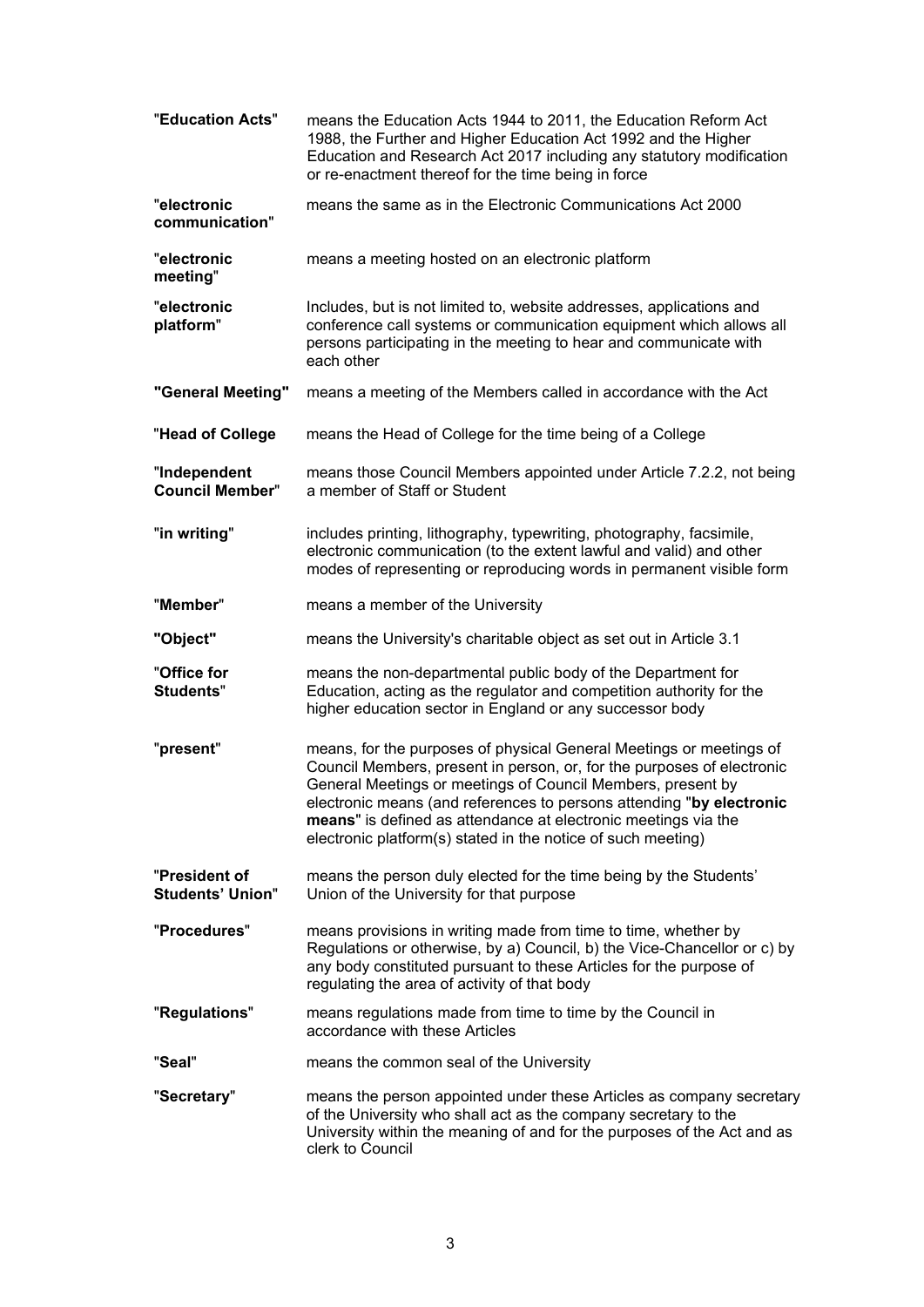| "Senate"                       | means the Senate of the University or a quorum of the members of the<br>Senate at a meeting of the Senate as provided by these Articles and the<br>Regulations                                                                                                                                                                                                                                                                              |
|--------------------------------|---------------------------------------------------------------------------------------------------------------------------------------------------------------------------------------------------------------------------------------------------------------------------------------------------------------------------------------------------------------------------------------------------------------------------------------------|
| "Senior Officers"              | means the Vice-Chancellor, the Secretary and the holders of senior<br>posts that report directly to the Vice-Chancellor                                                                                                                                                                                                                                                                                                                     |
| "Special<br><b>Resolution"</b> | means a resolution proposing changes to the Articles of Association or<br>the name of the University of which at least fourteen days' notice has<br>been given and agreed by at least seventy five percent of the Members<br>present (in person or by proxy) and voting at a General Meeting or, in<br>the case of a written resolution, approved in writing by at least seventy<br>five percent of the Members, in accordance with the Act |
| "Staff"                        | means all persons employed by the University                                                                                                                                                                                                                                                                                                                                                                                                |
| "Student" or<br>"Students"     | means a person or persons enrolled on a course of study at the<br>University or a sabbatical officer of the Students' Union                                                                                                                                                                                                                                                                                                                 |
| "Students' Union"              | means the Students' Union of the University                                                                                                                                                                                                                                                                                                                                                                                                 |
| "United Kingdom"               | means Great Britain and Northern Ireland                                                                                                                                                                                                                                                                                                                                                                                                    |
| "Vice-Chancellor"              | means the Chief Executive Officer of the University as provided by<br>these Articles                                                                                                                                                                                                                                                                                                                                                        |
| "University"                   | means Roehampton University, being a company limited by<br>guarantee and not having a share capital                                                                                                                                                                                                                                                                                                                                         |
| "year"                         | means calendar year                                                                                                                                                                                                                                                                                                                                                                                                                         |

- 2.2 Words importing the singular number only shall include the plural, and vice versa;
- 2.3 Subject as aforesaid, and unless the context otherwise requires, words and expressions defined in the Act shall bear the same meanings in theseArticles.
- 2.4 Any reference herein to the provisions of any act shall extend to and include any amendment or re-enactment of or substitution for the same effected by any subsequent act or statutory instrument.

### **3. OBJECT**

<span id="page-3-0"></span>3.1 The object of the University shall be the establishment, conduct and development of a University for the advancement of higher and further education and as an institution for teaching and research.

### **4. COLLEGES**

4.1 The University in carrying out its object shall have regard to the identity and tradition of each College as a community with special purposes and with particular links with its College Providing Body and where appropriate with its particular denominational character. This provision may not be amended without the consent of theColleges.

# <span id="page-3-1"></span>**5. POWERS OF THE UNIVERSITY**

5.1 The University shall have the power to do anything which is calculated to further its object or which is conducive or incidental to doing so and in particular (and without limitation), the University shall have the power:-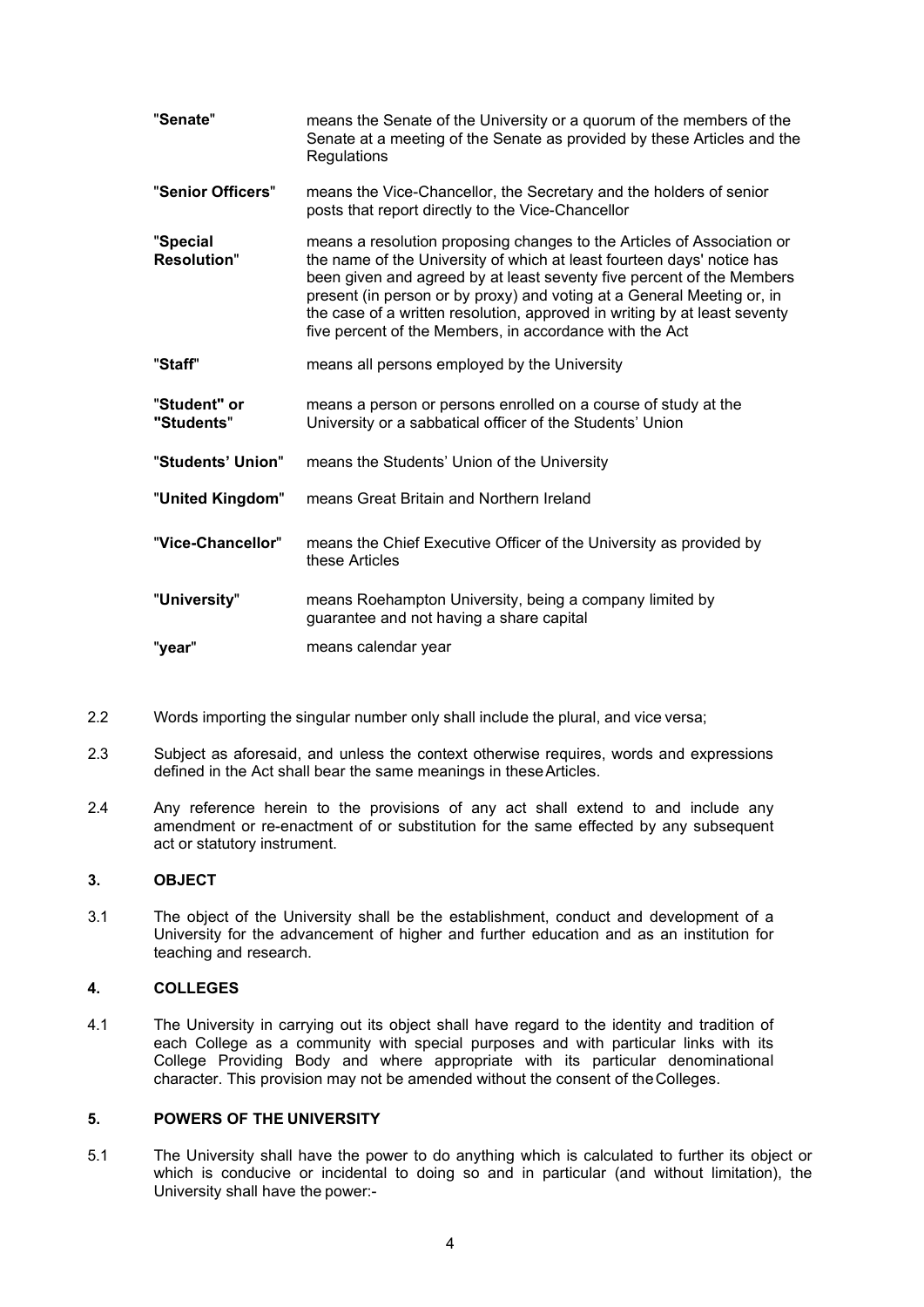- 5.1.1 to provide and to admit students to facilities for instruction, study, training and research both full-time and part-time, including, without limiting the generality of the foregoing, having regard to the educational and training needs of the public;
- 5.1.2 to grant to persons approved by the University degrees, honorary degrees, diplomas, licences, certificates, credits, academic distinctions or awards and to withhold or withdraw the same if the University shall consider that there are good grounds for such withholding or withdrawal;
- 5.1.3 to co-operate and collaborate with other institutions and individuals and to award joint degrees or other awards;
- 5.1.4 to establish subsidiary undertakings, companies and trusts, and to accept appointment as trustee, and to enter into joint ventures and partnerships, to subscribe, underwrite, purchase or otherwise acquire, and to hold, dispose of, and deal with, any shares or other securities in subsidiary undertakings of the University, joint ventures or partnerships or other companies for any purpose;
- 5.1.5 so far as permitted by charity law, to give guarantees and other forms of security;
- 5.1.6 to solicit, receive and administer grants, financial assistance, subscriptions, donations, endowments, gifts (both inter vivos and testamentary) and loans of any property whatsoever whether of land or property;
- 5.1.7 so far as permitted by charity law, to give security for loans and for those purposes the University shall have authority to enter into any financial instruments which are ancillary or incidental to the exercise of suchpowers;
- 5.1.8 to invest funds of the University not immediately required for its purposes in or upon such investments, securities or property;
- 5.1.9 to employ and engage the services of such persons as are considered necessary for furthering the Object of the University;
- 5.1.10 to found or maintain fellowships, exhibitions, scholarships, bursaries, studentshipsand prizes and similar encouragements to academic work;
- 5.1.11 to own, maintain, manage and dispose of land and other property; and
- 5.1.12 to raise funds by trading but not by means of taxable trading (where taxable trading means carrying on a trade or business on a continuing basis for the principal purpose of raising funds and not for the purpose of actually carrying out the above object and the profits of which are liable to tax).

## **6. CONDUCT OF THE UNIVERSITY**

- 6.1 The University shall be conducted in accordance with the provisions of the Act and the Education Acts and any relevant regulations, and subject thereto, in accordance with the provisions of these Articles and any Regulations and Procedures made under these Articles.
- 6.2 The Council may from time to time make, alter, add to or repeal such Regulations and Procedures as it may deem necessary or expedient for the proper conduct and management of the University.
- 6.3 No Regulation or Procedure shall be inconsistent with, or shall affect or repeal anything contained in, these Articles.

## <span id="page-4-0"></span>**7. MEMBERSHIP OF THE COUNCIL**

7.1 The Council shall from time to time make Regulations and Procedures for the nomination, appointment and reappointment of Council Members, and for the nomination, appointment and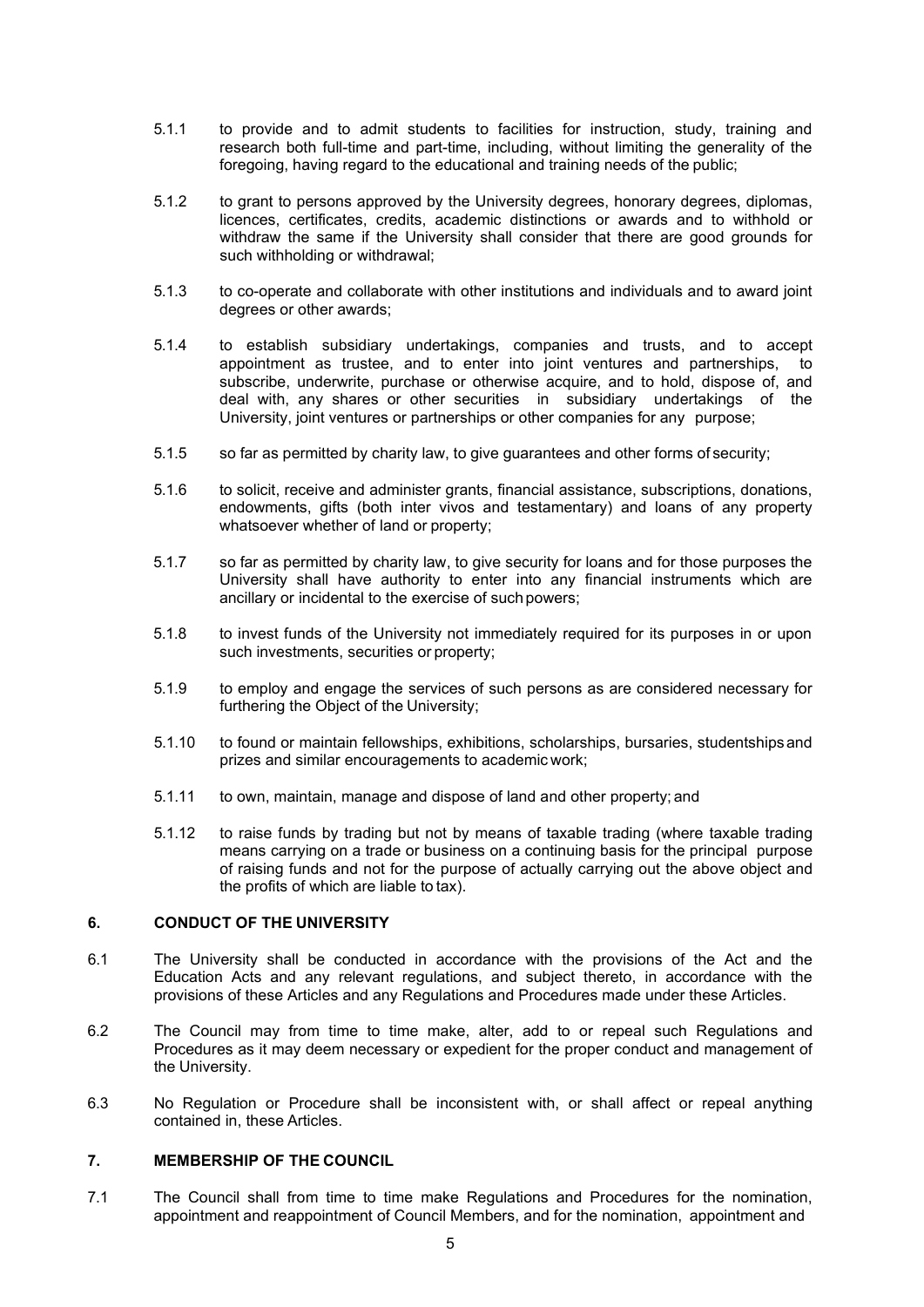reappointment of the Chair and Vice-Chair, who shall both be appointed from amongst the Independent Council Members appointed pursuant to Article 7.2.2.

- <span id="page-5-1"></span><span id="page-5-0"></span>7.2 Subject to the following sub-paragraphs of this Article [7,](#page-4-0) the Council shall consist of the following persons:-
	- 7.2.1 the Vice-Chancellor, who shall remain a Council Member so long as they hold the office of Vice-Chancellor;
	- 7.2.2 up to fifteen Independent Council Members:-
		- (a) one of whom shall normally have experience of working at a senior level in higher education; and
		- (b) eight of whom shall be nominated by the College Providing Bodies or equivalent (two by each College Providing Body or equivalent)in accordance with Procedures approved by Council;
	- 7.2.3 one Council Member appointed by Council from amongst the Academic Staff in accordance with Procedures approved by Council;
	- 7.2.4 one Council Member appointed by Council from amongst the Professional Services Staff in accordance with Procedures approved by Council;
	- 7.2.5 one Council Member appointed by Council from amongst the members of Senate in accordance with Procedures approved by Council;and
	- 7.2.6 the President of the Students' Union, who shall remain a Council Member so long as they hold the office of President of the Students'Union.
- 7.3 Council Members appointed pursuant to Article [7.2.2](#page-5-1) above shall hold office for an initial fixed term of three years and thereafter shall be eligible for reappointment by Council for up to two further fixed terms of three years to give an overall maximum term of office of nine years. Notwithstanding this provision, the Chair and Vice-Chair of Council only may, exceptionally and with the agreement of the Council, be eligible to be reappointed for a further fixed term or terms to give an overall maximum term of office of twelve years. Council Members appointed pursuant to Articles 7.2.3, 7.2.4 and 7.2.5 above shall hold office for an initial fixed term of three years and thereafter shall be eligible for reappointment by Council for one further fixed term of three years to give an overall maximum term of office of six years.
- 7.4 All Council Members shall meet the "fit and proper" test for members of the governing body of a registered provider of higher education as required by the Office for Students from time totime.
- 7.5 In appointing Council Members, the Council shall seek to ensure that the Council has a balanced skill set with appropriate diversity that is appropriate for the nature, scale and complexity of the University.
- 7.6 A Council Member shall cease to be a Council Member if the Council Member:-
	- 7.6.1 resigns their office as Council Member by notice in writing to the Council;
	- 7.6.2 is disqualified from acting as a charity trustee by virtue of section 178-180 of the Charities Act 2011 (or any statutory re-enactment or modification of thatprovision);
	- 7.6.3 is disqualified from acting as a Company Director by virtue of the Company Directors Disqualification Act 1986 (or any statutory re-enactment or modification of that provision); or;
	- 7.6.4 is directly or indirectly interested in any contract with the University and fails to declare the nature of their interest in the manner required by the Act and by Article 14 below and the Council passes a resolution that by reason of such failure they should cease to be a Council Member;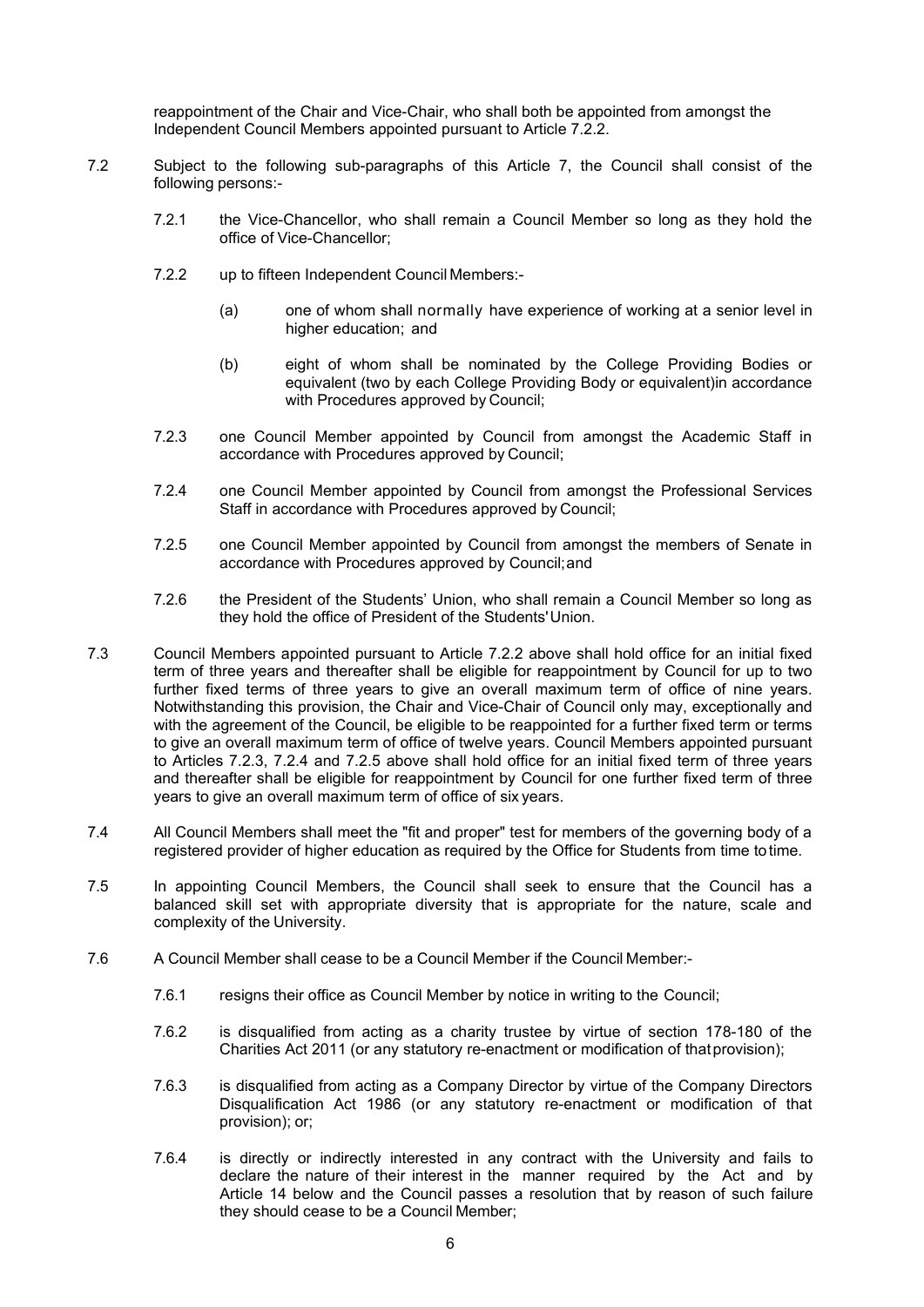- 7.6.5 holds office as Council Member subject to satisfying certain conditions for eligibility for such appointment and subsequently ceases to satisfy suchconditions;
- 7.6.6 without the consent of the Council, accepts any office or position of profit with the University unless such office is that of the Vice-Chancellor or a member of the Staff or an examiner;
- 7.6.7 absents themself from attendance at three consecutive meetings of the Council without special leave of absence from the Council, and the Council passes a resolution that they have by reason of such absence vacated office;
- 7.6.8 is unable or unfit to discharge the functions of a Council Member, and the Council passes a resolution that they are, by reason of being unable or unfit to discharge the functions of a Council Member, removed from office;
- 7.6.9 is the subject of any disqualification order or is otherwise prohibited by law from acting as director or trustee of a charity;
- 7.6.10 is given notice in writing of their removal by resolution of the Council, provided that not less than three quarters of the Council Members so resolve;or
- 7.6.11 is removed from office by resolution duly passed pursuant to the Act.

## **8. MEMBERS OF THE UNIVERSITY**

- 8.1 The Council Members shall, for the duration of their terms of office as Council Members only, be Members of the University. The University shall maintain a register of Members.
- 8.2 The membership and all rights of a Member shall be personal and shall not be transferable. No other person or body shall be admitted as a Member.

### **9. POWERS AND DUTIES OF THE COUNCIL**

- 9.1 Without prejudice to Article [5](#page-3-1) and subject to the Act and these Articles, the affairs of the University shall be conducted by the Council who may exercise all the powers of the University and shall be responsible, inter alia, for the following:-
	- 9.1.1 the determination of the educational character and objectives of the University and for the supervision of its activities;
	- 9.1.2 the effective and efficient use of resources, the solvency of the University, the safeguarding of its assets and the management of risk;
	- 9.1.3 approving development plans and formulating policy;
	- 9.1.4 approving annual estimates of income and expenditure;
	- 9.1.5 the appointment of a Secretary;
	- 9.1.6 making Regulations and Procedures to govern its proceedings and those of any committees and to govern the administration of the University and the use of its Seal;
	- 9.1.7 the appointment, appraisal, discipline, suspension and dismissal and the determination of the grading, pay and conditions of service of the Senior Officers;
	- 9.1.8 the determination of the policy for pay and general conditions of employment of the Staff who are not Senior Officers; and
	- 9.1.9 the appointment of auditors.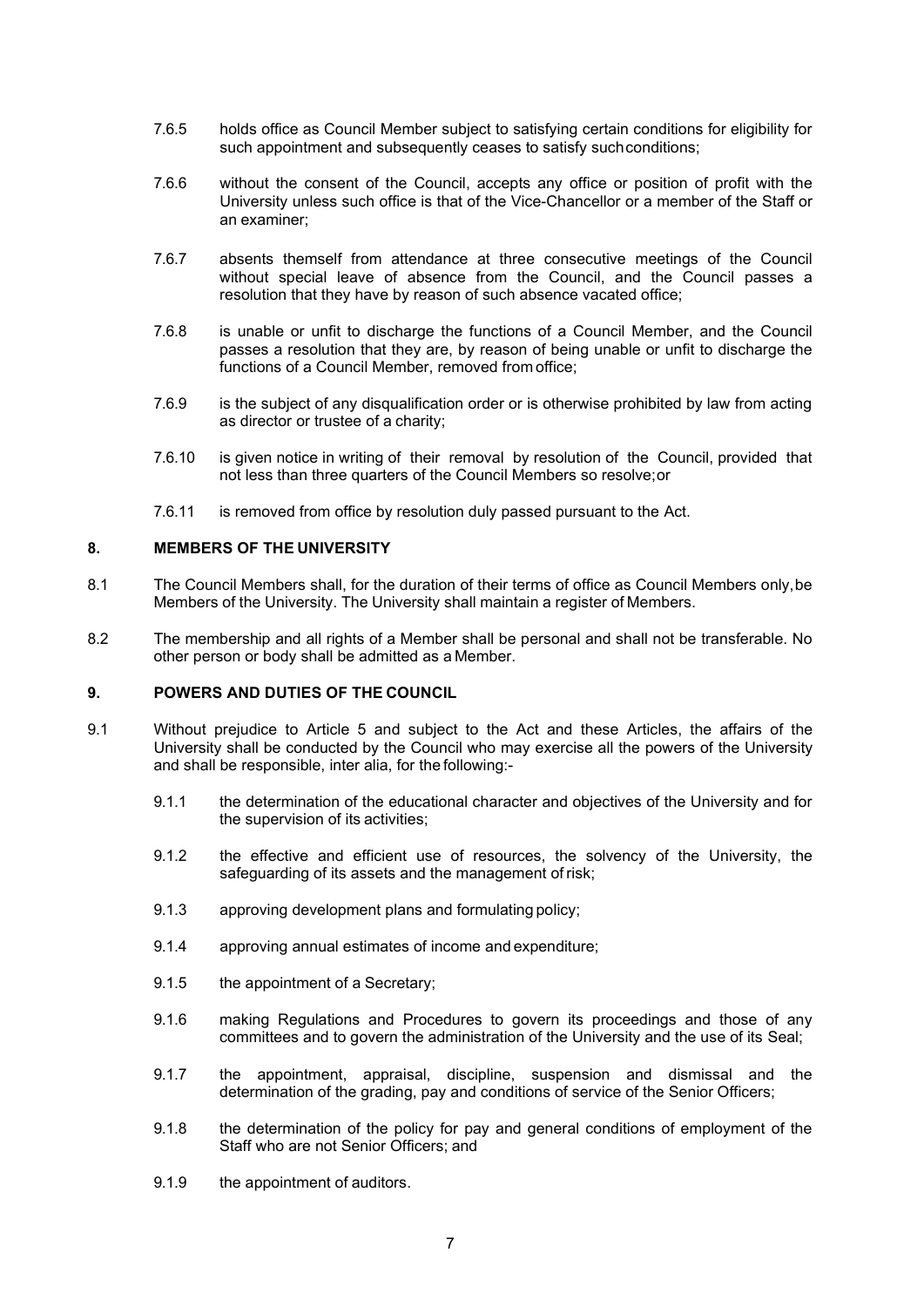## **10. DELEGATION BY THE COUNCIL**

- 10.1 The Council may, subject to these Articles and the Regulations and Procedures, delegate the exercise of all or any of its functions and powers to any person or body, and on such terms and conditions as it shall from time to time think fit, provided that the Council shall not delegate any functions, powers or duties in respect of the following:-
	- 10.1.1 the determination of the educational character and objectives of theUniversity;
	- 10.1.2 approval of the annual estimates of income and expenditure of theUniversity;
	- 10.1.3 ensuring the solvency of the University and ensuring the safeguarding of its assets;
	- 10.1.4 the recommendation to the University in General Meeting for the approval, revocation, amendment or variation of these Articles or any ofthem;
	- 10.1.5 the appointment or termination of the membership of any Council Member;
	- 10.1.6 the appointment of the Vice-Chancellor and/or other Senior Officers;or
	- 10.1.7 any act or thing which under or by virtue of any provision of the Act or the Office for Students' regulatory framework is required to be done by the Council.
- <span id="page-7-0"></span>10.2 The Council shall not delegate to any body or committee that does not consist of a majority of Council Members, the appointment, appraisal, discipline, suspension or dismissal of the Senior **Officers**
- 10.3 If the Council so specifies, in delegating any of its functions and powers Council may authorise further delegation of Council's powers by any person or committee.
- 10.4 Article 10.3 notwithstanding, where Council delegates the exercise of any functions and powers to the Vice-Chancellor, the Vice-Chancellor is permitted (except where prohibited by these Articles, the Regulations or the Procedures) to further delegate the exercise of Council's functions and powers.

# **11. PROCEEDINGS OF THE COUNCIL**

- 11.1 The Council must hold at least three meetings each year, such meetings to be called on at least seven clear days' written notice indicating the proposed date and time, the proposed business to be discussed and whether the meeting shall be an electronic meeting of Council Members in addition to a physical meeting. Exceptionally, a majority of Council Members may waive the requirement for seven clear days' written notice of a meeting to begiven.
- 11.2 The quorum for meetings of the Council shall be one third of the current Council Members of whom a majority must be Independent Council Members.
- 11.3 A meeting of the Council Members may be held in person as a physical meeting or as an electronic meeting. Every Council Member present shall have one vote on each issue.
- 11.4 Questions arising at a meeting shall be determined by a majority of votes of the Council Members present and voting and in the case of an equality of votes the Chair of the meeting shall have a second or casting vote.

## **12. VALIDITY OF DECISIONS OF COUNCIL**

- 12.1 Decisions taken at a meeting of Council shall not be invalidated by reasonof:-
	- 12.1.1 a procedural defect of which the Council is unaware at the time, provided that the defect, once identified, will at the earliest reasonable opportunity, be brought to the attention of the Council which will be asked to consider whether the decision should stand.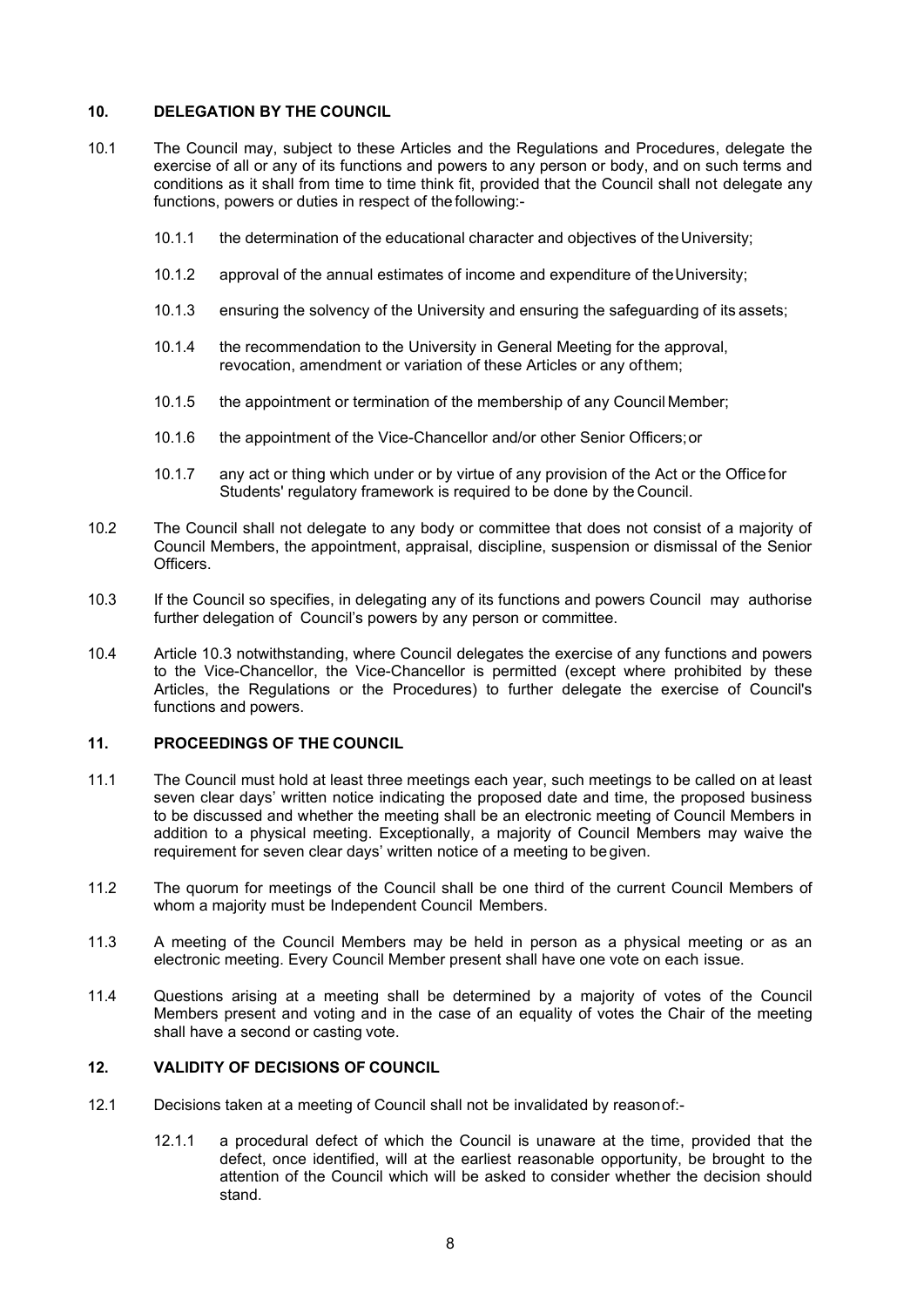- 12.1.2 a technical defect in the appointment of a Council Member of which the Council is unaware at the time;
- 12.1.3 a technical defect in the giving of notice of which the Council is unaware at the time;or
- 12.1.4 a vacancy in the membership of the Council.

## **13. GENERAL MEETINGS**

- 13.1 General Meetings shall be called by at least fourteen days' clear notice in writing and the notice shall include details of the time and location of the meeting (including electronic platforms) and the business to be discussed. The notice must also contain a statement setting out the right of Members to appoint a proxy pursuant to the Act.
- 13.2 General Meetings may be held in person as a physical meeting as well as an electronic meeting.
- 13.3 The quorum at any General Meeting shall be one third of the current Members who are present in person or by proxy, of which the majority shall be Independent Council Members (in their capacity as Members).
- 13.4 Every Member present shall have one vote on each issue.
- 13.5 In the case of an equality of votes the Chair of the meeting shall be entitled to a second or casting vote.

## **14. BENEFITS AND CONFLICTS**

- 14.1 The income and property of the University shall be applied solely towards the promotion of the Object of the University and, subject to the following paragraphs, no portion thereof shall be paid or transferred directly or indirectly to the Members of the University and, subject to the provisions of Article [14.6, n](#page-9-0)o remuneration or benefit in money or money's worth shall be given by the University to any Member or Council Member.
- 14.2 A Council Member shall declare any pecuniary, personal or family interest in any matter under discussion and shall take no part in the consideration of any such matter in which the Council Member shall have any such interest and shall not vote thereon and shall withdraw during the course of discussion, other than where proposals for the insurance of members of the Council against liabilities are being discussed. If necessary, the Chair or in their absence the Vice-Chair shall determine whether or not there is a conflict of interest for any Council Member at a particular time. In the case that the Chair or Vice-Chair's interests are to be considered and the other one of them is absent, a Chair or Vice-Chair of a Committee of the Council shall determine the matter.
- 14.3 For the purpose of this and the preceding Article a Council Member shall be deemed not to be interested in any contract or arrangement or any matter arising therein if their interest therein arises solely by virtue of that Council Member being a member, officer or a Member of the University or a member of a company in which they hold not more than one per cent of the capital.
- 14.4 Council Members shall withdraw from the meeting room if there is discussion of any matter which directly concerns their own individual position. Staff and Student Council Members, other than the Vice-Chancellor, shall withdraw when the affairs of named or identifiable current or prospective or former members of Staff are being discussed. Student Council Members shall withdraw when the affairs of named or identifiable current or prospective or former Students are being discussed. The Vice-Chancellor shall withdraw when their own position is being discussed.
- 14.5 The Secretary shall maintain a Register of Council Members' Interests. The Council shall make Procedures for the declaration of interests from time to time. The Register shall be made available for inspection on request by any Council Member, any member of Staff, any Student or any member of the public.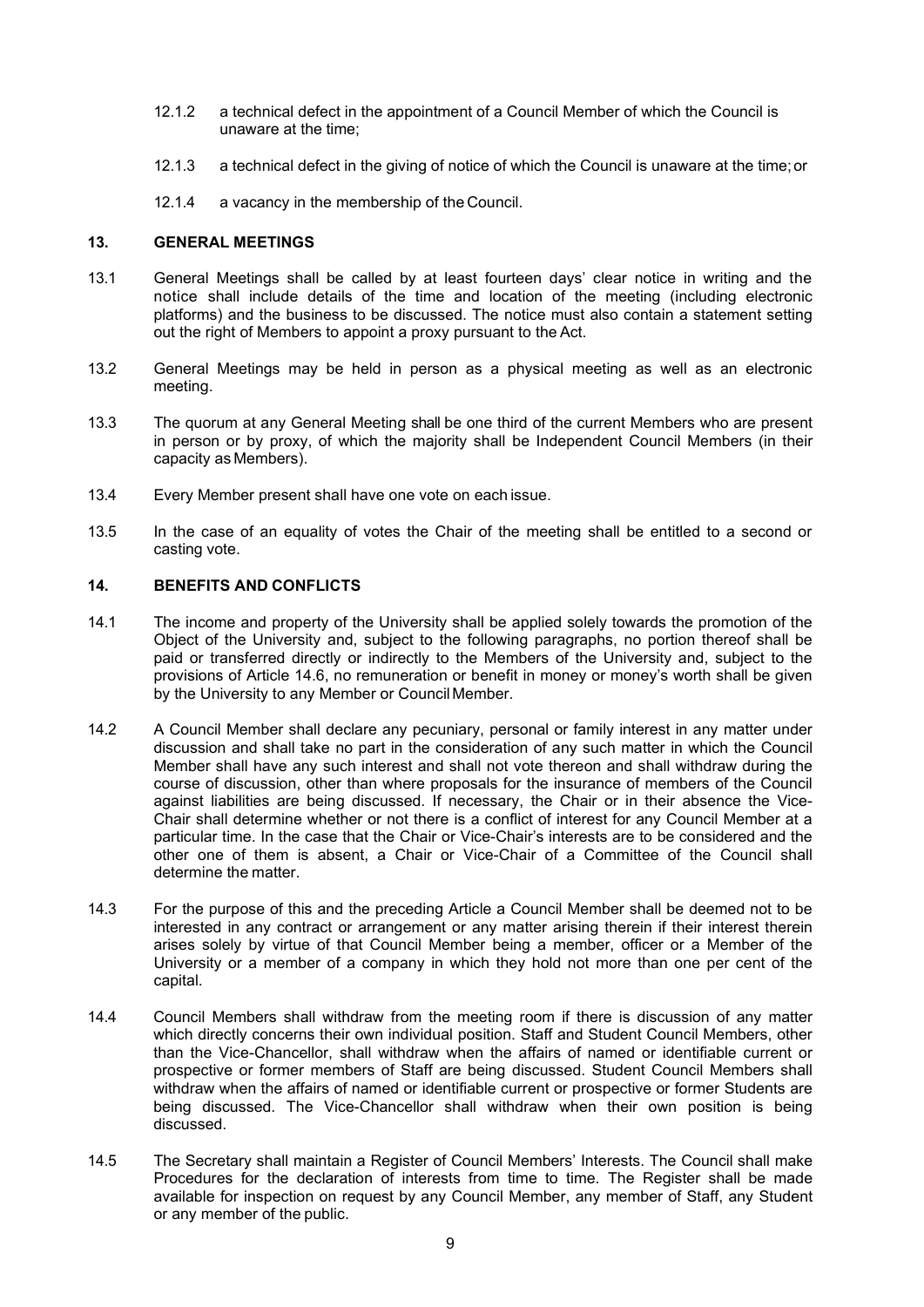- <span id="page-9-0"></span>14.6 The provisions in this Article shall be subject to the following exceptions:-
	- 14.6.1 Council Members may be reimbursed any out-of-pocket expenses incurred in connection with their attendance at any matter affecting theUniversity;
	- 14.6.2 Council Members may be employed by or receive any remuneration from the University provided such employment or remuneration is authorised by the Council in accordance with the Regulations;
	- 14.6.3 Council Members may sell goods, services or any interest in land to theUniversity;
	- 14.6.4 the Vice-Chancellor, members of Staff and examiners of the University who are Council Members may be paid all remuneration, fees and royalties to which they would be entitled if they were not Council Members provided always that no such person shall be entitled to vote upon any resolution providing for payment of or relating to such remuneration or relating to their own conditions ofservice.

#### **15. VICE-CHANCELLOR**

- 15.1 The Council shall appoint a Chief Executive Officer of the University, upon such terms and conditions of employment as it shall think fit, and who shall be called a Vice-Chancellor or such other designation as the Council shall think fit.
- 15.2 The Vice-Chancellor shall be:-
	- 15.2.1 the chief academic and administrative officer of the University;
	- 15.2.2 responsible to the Council for the educational oversight of the University; and
	- 15.2.3 the accountable officer to the Office for Students.
- 15.3 In particular, the Vice-Chancellor shall be responsible for:-
	- 15.3.1 implementing the objects of the University;
	- 15.3.2 the organisation, direction and management of the University and leadership of the Staff;
	- 15.3.3 reporting to Council:
		- (a) on such matters as they may prescribe from time to time; and
		- (b) on the work of Senate;
- 15.4 The Vice-Chancellor may, subject to any restrictions set out in these Articles, the Regulations and the Procedures, delegate any of their powers and responsibilities.
- 15.5 The Vice-Chancellor may establish an executive committee to assist them in discharging their role. The terms of reference of the executive committee shall be subject to the approval of the Council.

## **16. THE SECRETARY**

The Council shall appoint a Secretary of the University upon such terms as the Council thinks fit. The Secretary shall also act as clerk to the Council.

### **17. THE APPOINTMENT AND PROMOTION OF STAFF**

- 17.1 Each member of Staff shall serve under a contract of employment with theUniversity.
- 17.2 Subject to the provisions of these Articles, the Regulations and the Procedures, the Vice-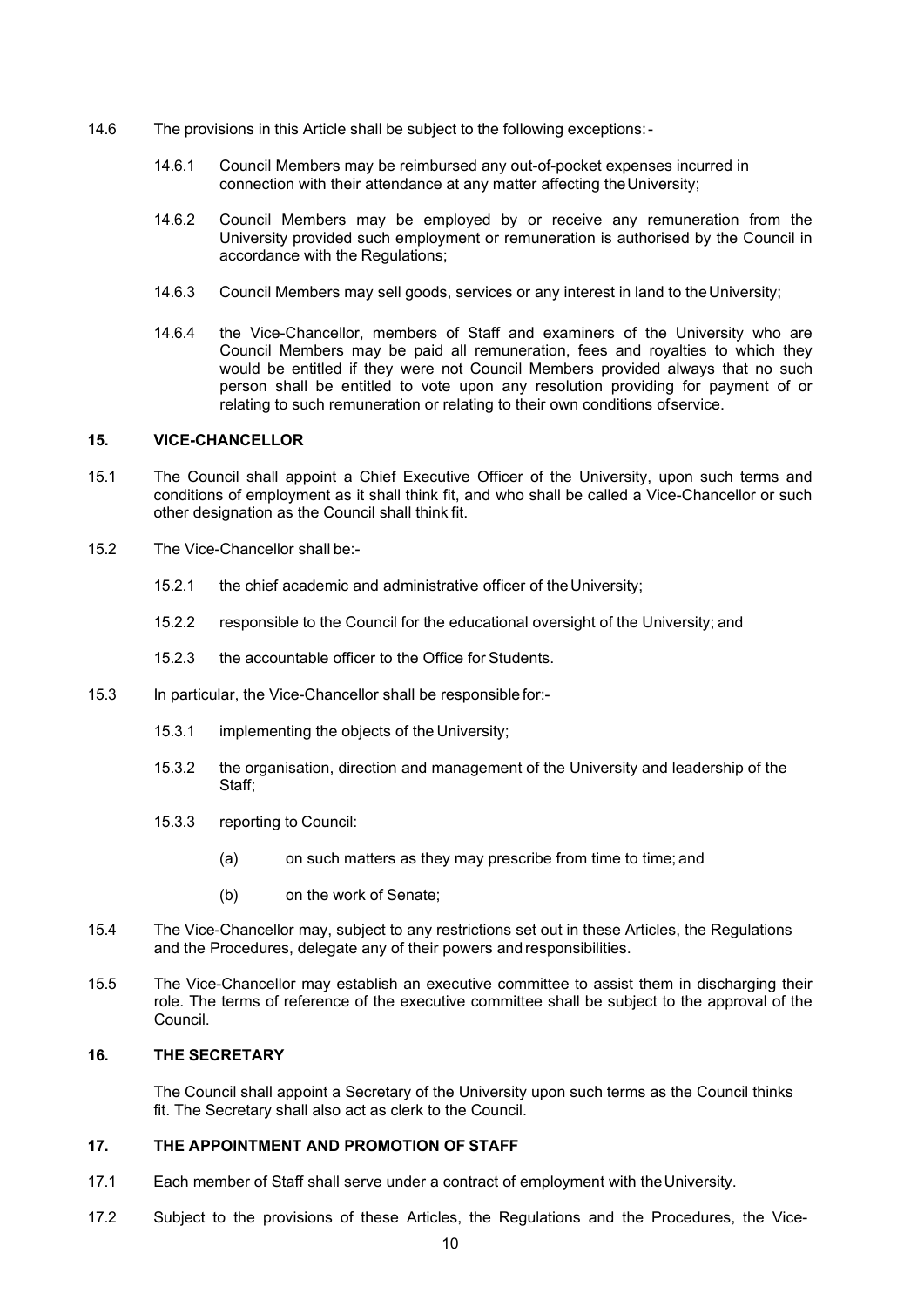Chancellor shall have the power to appoint, assign, promote, grade, appraise, suspend, dismiss, and hear appeals thereon (save in respect of appeals relating to dismissals decided by the Vice-Chancellor), the Staff within the framework set by theCouncil.

- 17.3 The appointment and matters relating to the employment, suspension and dismissal of the Senior Officers including the material terms and conditions of employment shall be determined by the Council. The Vice-Chancellor shall be responsible for determining day-to-day employment matters relating to the other Senior Officers
- 17.4 The policy for pay and the general terms and conditions of appointment and all matters relating to the employment of all members of the Staff shall be determined by theCouncil.
- 17.5 The Council shall establish general principles in the Regulations and Procedures governing the way in which the Vice-Chancellor may exercise their powers of appointment, appraisal, promotion, discipline, suspension and dismissal. The Regulations and Procedures may contain different provisions for different categories of Staff.

### **18. CONDUCT OF STAFF**

- 18.1 After consultation with the recognised representatives of the Staff, the Council shall make Regulations and Procedures governing the conduct of Staff, the discipline of Staff for occasions of misconduct and the suspension and dismissal ofStaff.
- 18.2 The Council shall ensure that Staff of the University have freedom within the law to question and test received wisdom, and to put forward new ideas and controversial or unpopular opinions, without placing themselves in jeopardy of losing their jobs or any privileges they may have at the University.

### **19. STAFF GRIEVANCES**

After consultation with the recognised representatives of the Staff the Council shall establish Regulations by means of which Staff may seek redress of any grievances relating to their employment.

# **20. THE SENATE**

- 20.1 There shall be a Senate of the University which shall be subject to the general control of Council and shall be the responsible body for academic standards and the regulation of academic matters. The membership and powers of Senate shall be prescribed by the Regulations.
- 20.2 No Regulations concerning the matters in Article 20 shall be made until the Senate has been given an opportunity to consider and report to the Council thereon and until any reports made by the Senate in response to that opportunity have been considered by theCouncil.

### **21. FREEDOM OF SPEECH**

- 21.1 The University shall take such steps as are reasonably practical to ensure that freedom of speech within the law is secured for its students and staff and for visitingspeakers.
- 21.2 The University shall approve and regularly review a code of practice setting out the procedures to be followed by students and staff of the University with respect to meetings and other activities held on the premises of the University (including those occupied by the Students' Union).

### **22. STUDENTS' UNION**

The University shall comply with its obligations under the Education Acts in relation to any Students' Union of the University.

## **23. CONDUCT OF STUDENTS**

After consultation with the Senate and with representatives of the Students, the Council shall